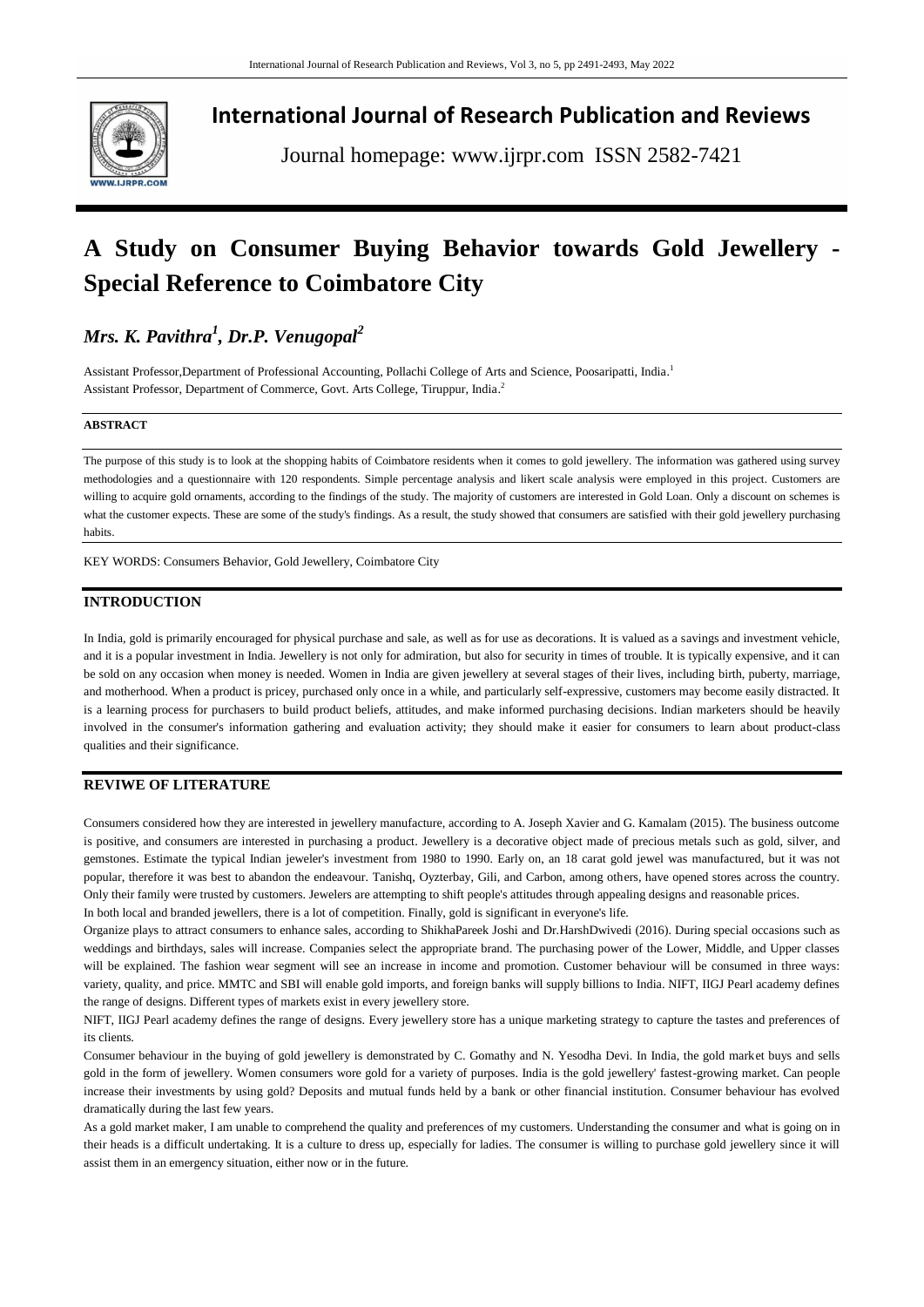#### **STATEMENT OF THE PROBLEM**

Gold is a highly prized and coveted metal. Jewellery isn't just for show; it's also for security in times of need. It's often pricey, and it may be sold on any occasion when cash is needed. Branding can be found in jewellery as well. Buyers' income level has a significant impact on the type of jewellery they purchase. The market was undergoing a rapid shift from viewing jewellery as a means of saving to viewing it as aesthetically appealing adornment. The emphasis has shifted away from substance and toward style. A few companies have even capitalised on Indian traditions to sell and build their brands. The current generation was interested in attractive up-to-date jewellery while avoiding classic gold jewellery. As a result, it's critical to examine people's regular purchasing habits in the United States and accept modifications in accordance with current fashion demands.

# **OBJECTIVES OF THE STUDY**

- To investigate the respondents' socioeconomic situation.
- To learn about consumer purchase habits when it comes to gold jewellery.
- Identify the numerous elements that influence the purchase of gold jewellery.

# **RESEARCH METHODOLOGY**

Research design is a "blueprint" for research that addresses issues such as which topics to investigate, which data are relevant, what data to collect, and how to analyse the results.

#### **Sampling Technique**

The respondents' data was collected using a convenience sample technique.

**Sampling Size**

The trial is limited to 120 participants.

**PrimaryData**

Primary data was gathered through the use of questionnaires.

**Secondary Data**

We gathered secondary data from books, periodicals, journals, and numerous websites.

- **Statistical Tools Used**
- 1. Likert scale analysis.
- 

2. simple analysis and percentage percentage analysis analysis analysis analysis analysis analysis analysis analysis

#### **LIMITATION OF STUDY**

- $\checkmark$  The study does not go into detail on the technical aspects of jewellery. The study's scope is limited to the present trend in jewellery sales and was conducted only this year.
- The study's findings are based on the facts and numbers provided by the respondents.
- The study is based solely on the opinions of 120 people; thus the findings may not be universally relevant.
- The study's findings are only applicable to the area under consideration. Any other identical situation, as well as broad generalisations to other unrelated domains, are undesirable.

# **FINDINGS**

#### **Simple Percentage Analysis**

• The majority of the respondents (58 percent) are female.